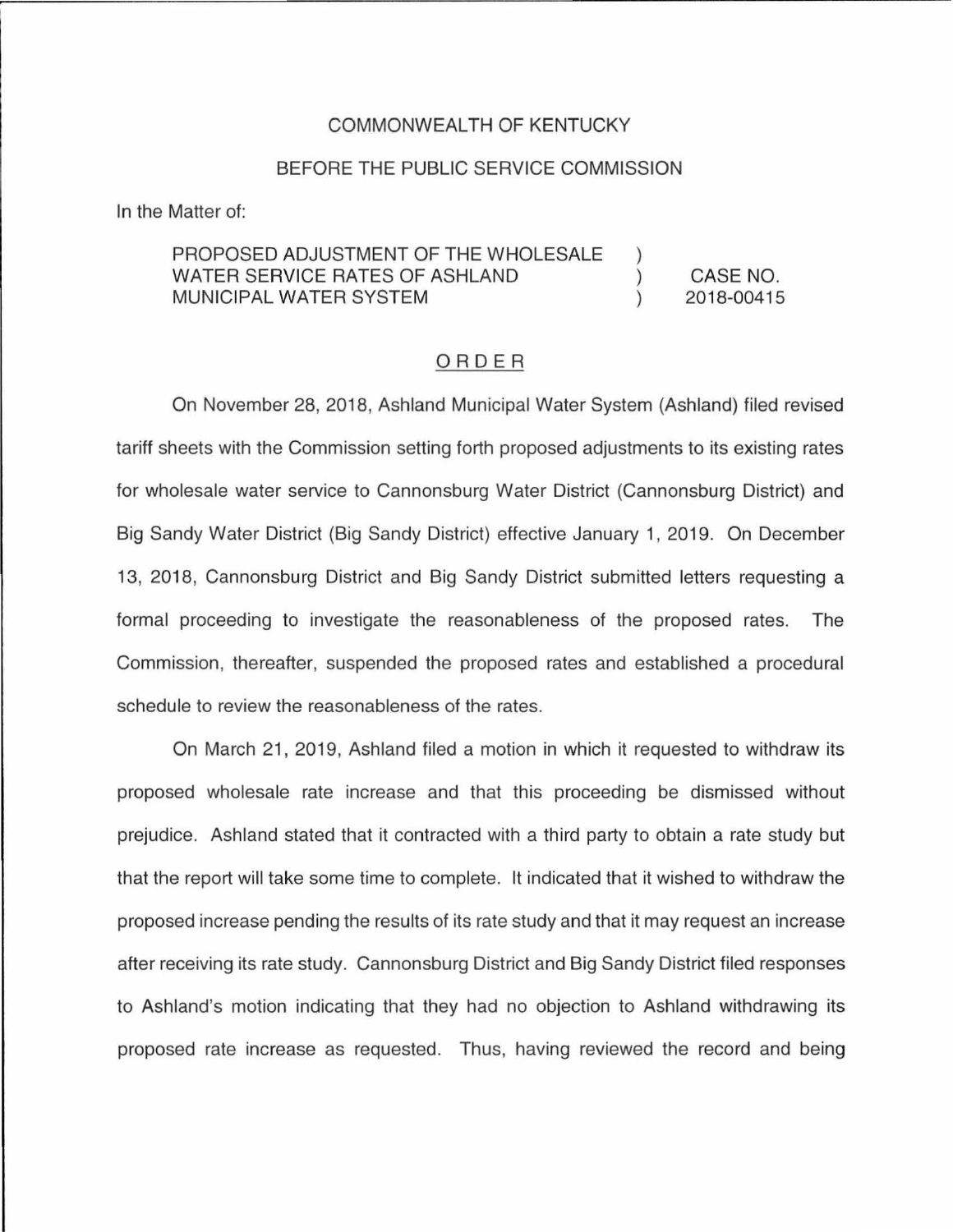otherwise sufficiently advised, the Commission finds that Ashland's motion to withdraw its proposed wholesale rate increase should be granted.

IT IS THEREFORE ORDERED that:

1. Ashland's motion to withdraw its proposed wholesale rate increase contained in its November 28, 2018 tariff filing is hereby granted.

2. This case is dismissed without prejudice.

3. This case is closed and removed from the Commission's docket.

# [REMAINDER OF PAGE INTENTIONALLY LEFT BLANK]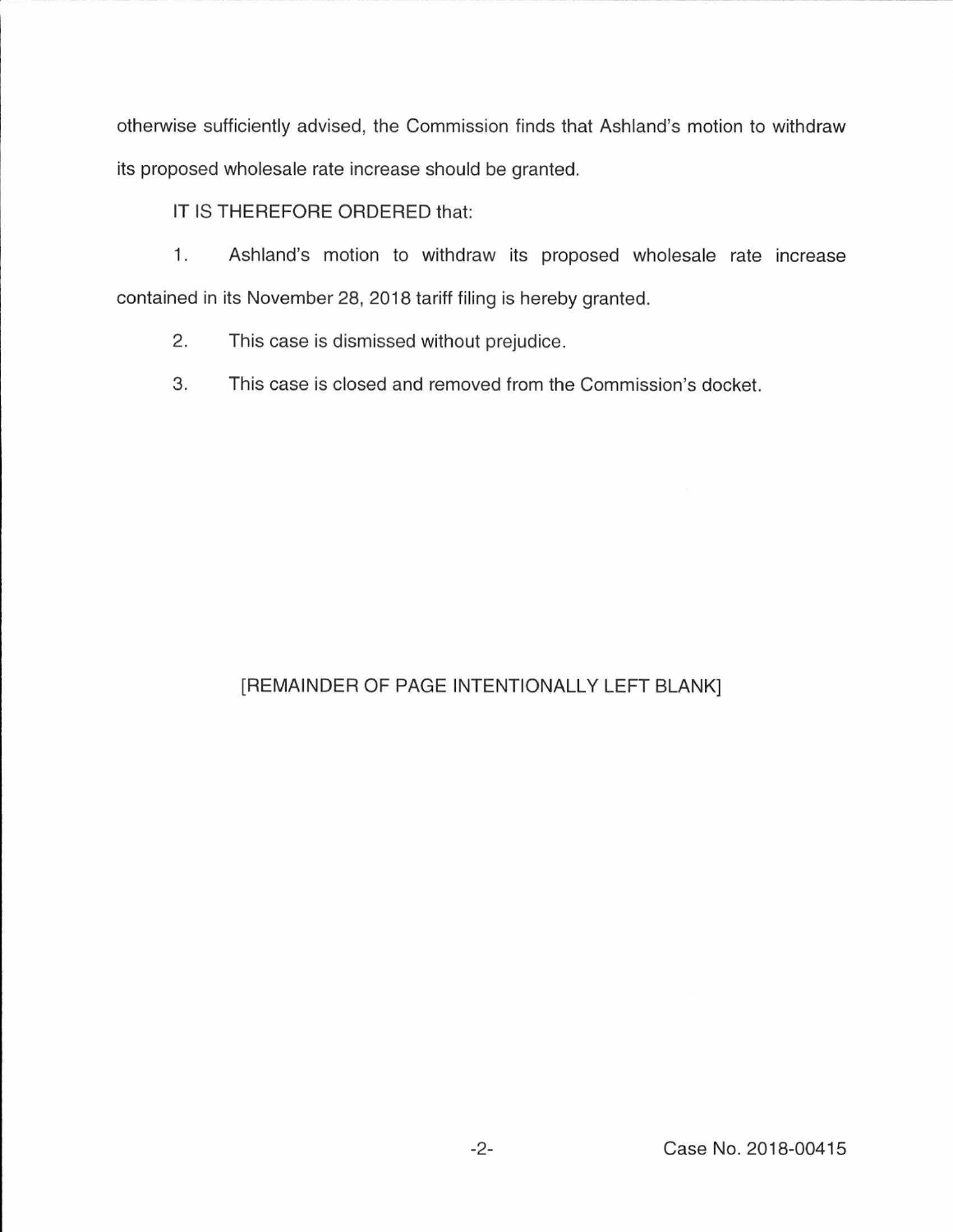By the Commission



ATTEST:  $\sqrt{2}$ **TOPT** Executive Director

Case No. 2018-00415